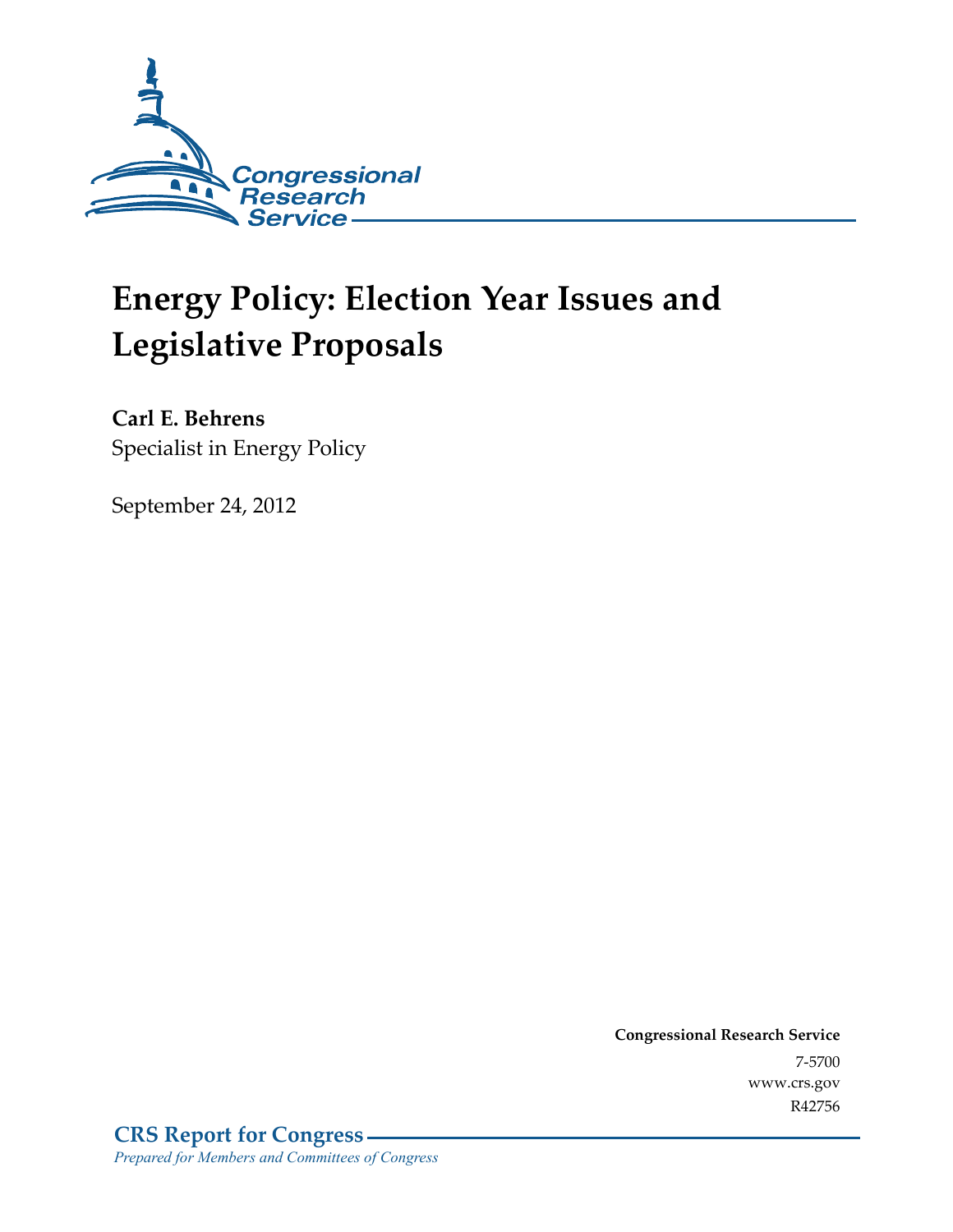## **Summary**

Energy policy in the United States has focused on three major goals: assuring a secure supply of energy, keeping energy costs low, and protecting the environment. In pursuit of those goals, government programs have been developed to improve the efficiency with which energy is utilized, to promote the domestic production of conventional energy sources, and to develop new energy sources, particularly renewable sources.

Implementing these programs has been controversial because of varying importance given to different aspects of energy policy. For some, dependence on imports of foreign oil, particularly from the Persian Gulf, is the primary concern; for others, the indiscriminate use of fossil fuels, whatever their origin, is most important. The contribution of burning fossil fuels to global climate change is particularly controversial. Another dichotomy is between those who see government intervention as a positive force and those who view it as a necessary evil at best.

Energy policy is an important issue in the presidential campaign, and there are sharp differences between the positions of President Obama and Republican candidate Mitt Romney, and between most Republicans and Democrats in Congress. The Obama Administration has vigorously pushed energy efficiency and renewable energy initiatives, at the same time claiming to encourage development of oil and natural gas resources. President Obama has declared global climate change a major issue. The Romney campaign argues that the Obama Administration has blocked oil and gas development, and declares that so-called green technologies are too expensive to compete in the market. Alternative energy funding, according to Romney, should be concentrated on basic research. On global climate change, Romney acknowledges that human activity contributes to global warming, but claims there is no consensus on its extent or severity. He opposes unilateral measures that do not include actions by developing countries.

The  $112^{th}$  Congress has not taken up comprehensive energy legislation, but numerous bills have been taken up on specific energy issues. Several notable bills that have passed the House but have not been taken up by the Senate are H.R. 4480, aimed at increasing leasing of federal land for oil and gas production; H.R. 2401 and H.R. 3409, which would limit EPA's issuance of new emissions restrictions for coal-fired power plants; and H.R. 6213, which would prohibit the Department of Energy from granting loan guarantees for innovative and renewable energy projects.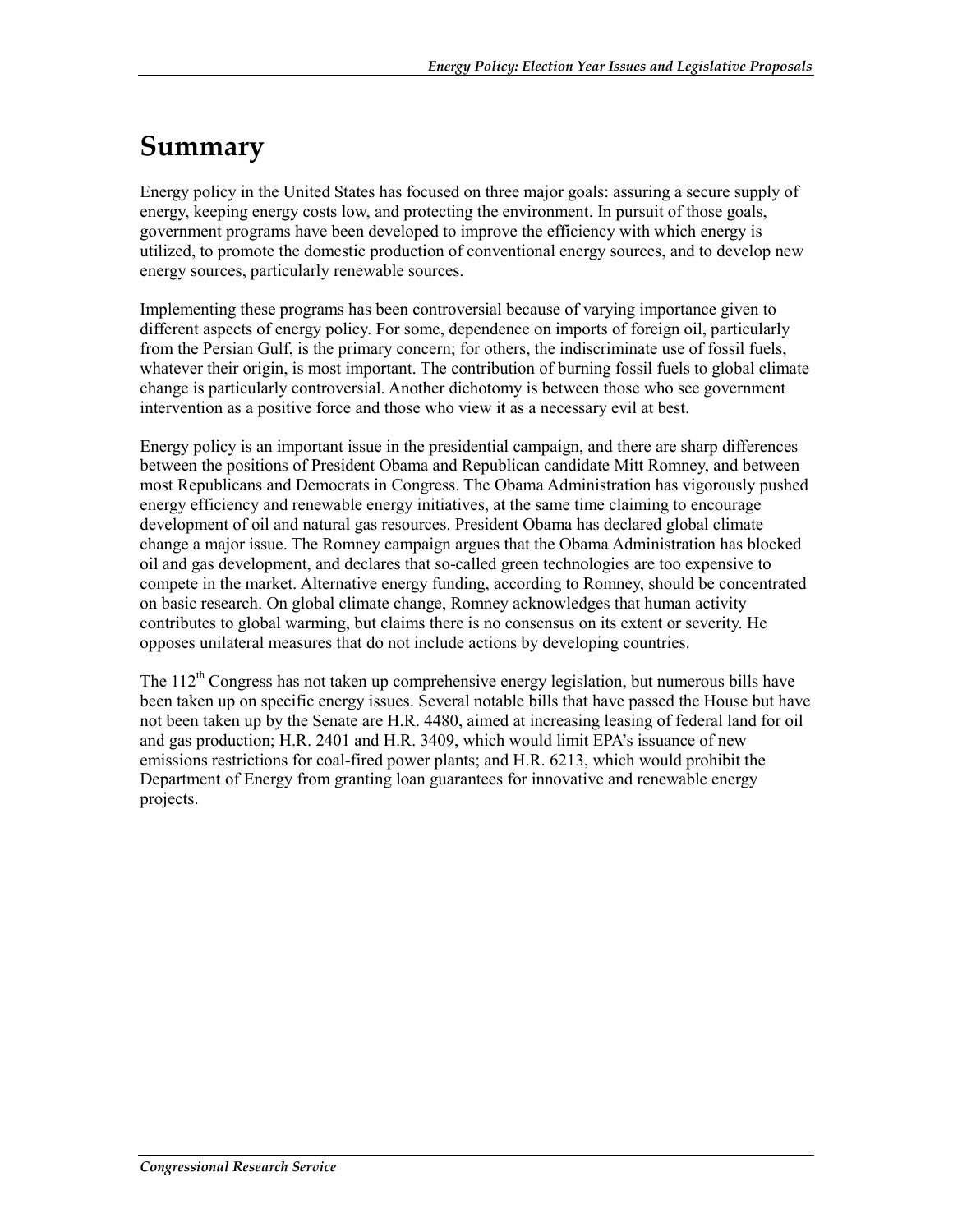## Contents

| H.R. 2401, The Transparency in Regulatory Analysis of Impacts on the Nation    |  |
|--------------------------------------------------------------------------------|--|
| $(TRAIN)$ Act                                                                  |  |
|                                                                                |  |
| H.R. 1084 and S. 587, The Fracturing Responsibility and Awareness of Chemicals |  |
| Act (FRAC Act); S. 2248 and H.R. 4322, The Fracturing Regulations are          |  |
|                                                                                |  |
|                                                                                |  |
|                                                                                |  |

### Contacts

|--|--|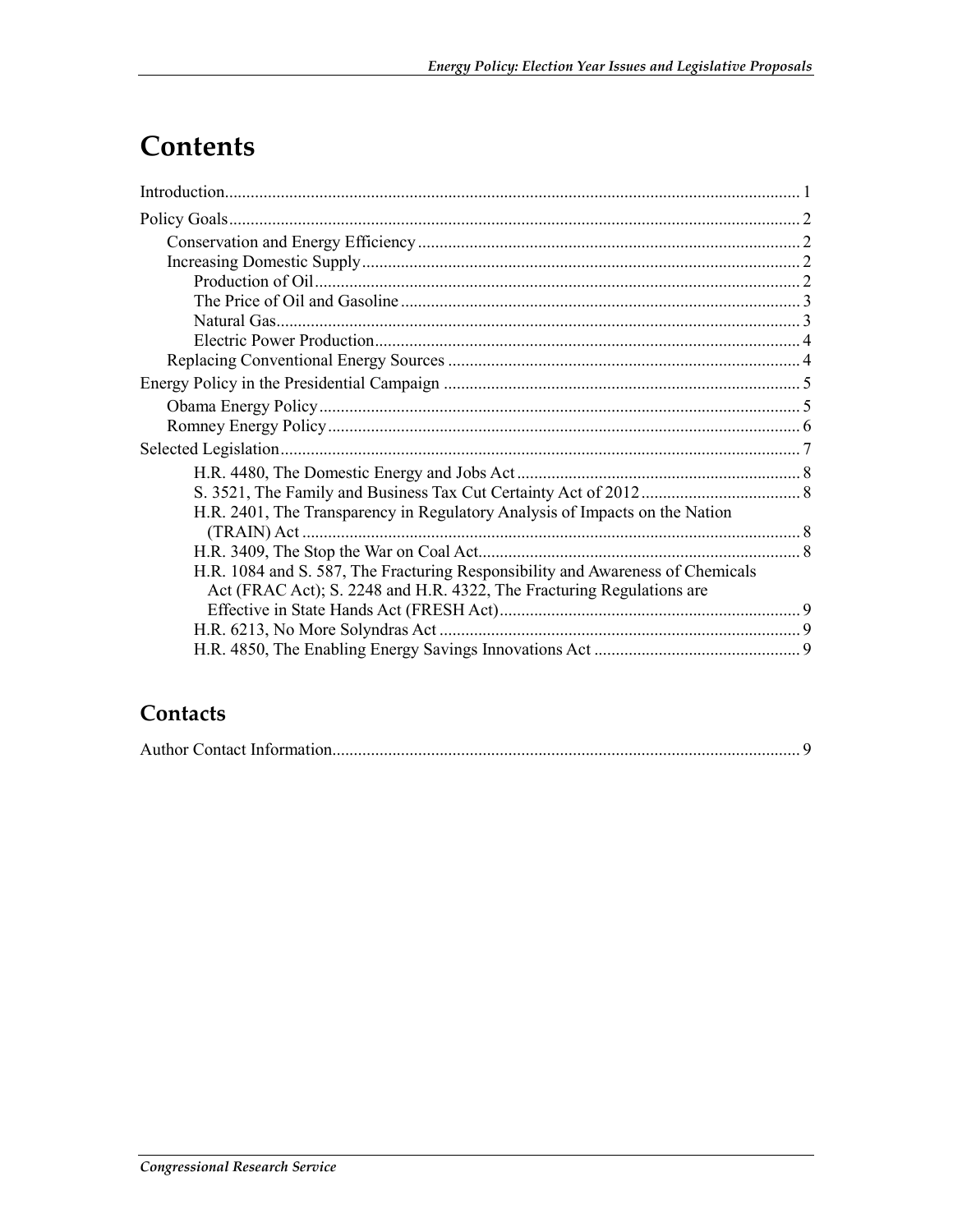## **Introduction**

U.S. energy policy since the Arab oil embargo in the 1970s has been aimed at a long-term goal with three major dimensions: to assure a secure supply of energy, to keep energy costs low enough to meet the needs of a growing economy, and to protect the environment while producing and consuming that energy. A continuing theme during this period has been that dependence on imported oil for a large share of the U.S. energy mix, particularly in the transportation sector, impedes that aim in all three dimensions, but the importance given to import dependence varies. For some, import dependence is the primary concern; for others, particularly those focused on environmental issues, it is a symptom of a general crisis that arises from indiscriminate consumption of fossil fuels. A particularly controversial aspect of the debate is the issue of global climate change, because burning fossil fuels produces large amounts of carbon dioxide, a greenhouse gas.

Like the goals of energy policy, the means of achieving them have three dimensions: reducing consumption by increased energy efficiency; increasing domestic production of conventional energy sources, particularly oil; and developing new sources of energy, particularly renewable energy and renewable fuels, that can replace oil and other fossil fuels.

Pursuing the goals of energy policy has been complicated by the diversity of energy consumption and supply in the United States. On the consumption side, there are three major sectors: residential/commercial, industrial, and transportation. On the supply side, the primary sources have traditionally been fossil energy: petroleum, natural gas (and "natural gas liquids" such as propane and butane), and coal. Electricity, which is both an energy source and a consumer of energy, has replaced some fossil fuels: about 75% of the energy consumed by the residential/commercial sector is electricity, and industrial energy consumption is about 35% electricity. But in the transportation sector, petroleum has remained dominant. Only in the past few years has corn-derived ethanol become a significant transportation fuel, replacing close to 10% of gasoline consumption.

A diverse spectrum of generating sources is used to produce electricity. Coal for many years supplied half the electricity generated nationally. In recent years its share has declined; it was about 42% in 2011. Generation by natural gas has risen in importance, supplying about 25% in 2011. To those who regard global climate change as an urgent issue, this trend is important because generating electricity from coal emits roughly twice the carbon dioxide per kilowatt-hour than generating from natural gas. Nuclear fission supplies about 20%, hydropower less than 10%. Petroleum, an important generating fuel in the 1970s and early 1980s, now contributes less than 1% of electricity generation. A surge of construction of wind-powered generating capacity has brought its share of total generation to about 3%.

An issue that cuts across all these factors is the role of government. How much does government policy affect energy markets? A fundamental dichotomy that lies beneath many individual policy debates, not only in energy issues, is between those who see government intervention as a positive force, and those who view it at best as a necessary evil to be restricted as much as possible.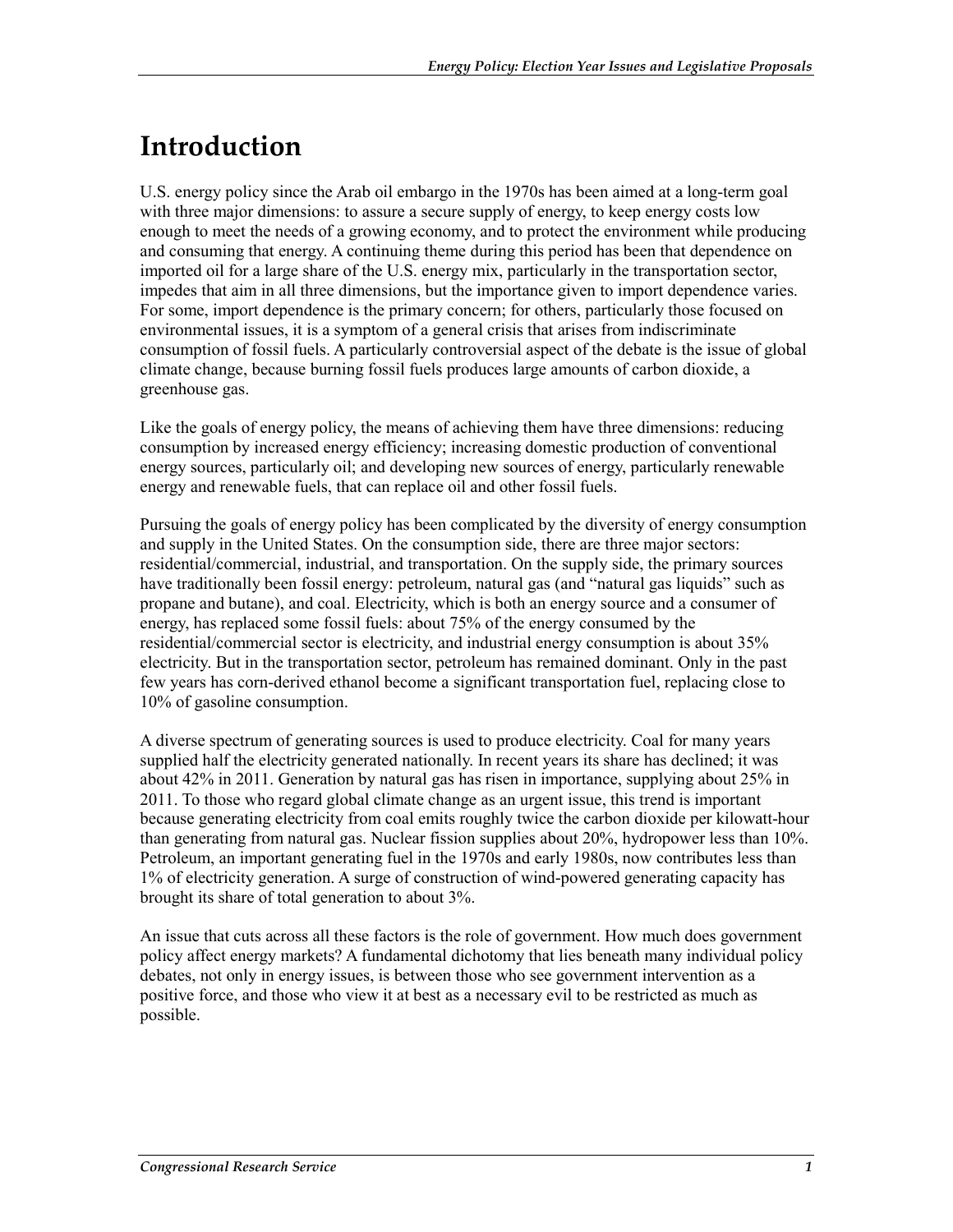## **Policy Goals**

### **Conservation and Energy Efficiency**

Reducing energy consumption by conservation and by increased efficiency of energy use has been a major component of policy since the first energy crisis in the 1970s. Most prominent has been setting fuel economy standards for automobiles and trucks.<sup>1</sup> Federal research and development programs in energy-efficient technologies have had continued support over many years, pursuing improvements in building technology, in industrial processes, and in vehicle efficiency—the last including battery designs that have been used in producing hybrid vehicles.<sup>2</sup> Development of "Smart Grid" technologies in electric power distribution systems to encourage more efficient use of electricity has received much recent attention. Grant programs to improve and "weatherize" existing residences have received continued funding, but like all such programs they have become controversial in the current tight budget environment.<sup>3</sup> Standards for home appliances such as air conditioners, refrigerators, and washing machines are another policy program that has had continued support, and some controversy. A requirement to raise efficiency levels in light bulbs has been an issue for several years.

## **Increasing Domestic Supply**

### **Production of Oil**

<u>.</u>

With dependence on oil imports probably the most high-profile energy policy issue, the question of domestic oil production has a long history of controversy. Much exploration and development of new oil resources involves federal land, particularly on the outer continental shelf (OCS) and in Alaska, and environmental concerns have led to extended moratoria on leasing for many areas.<sup>4</sup> The Deepwater Horizon oil spill in the Gulf of Mexico in 2010 added a further dimension to the question of OCS leasing.<sup>5</sup> In recent years, development of Canadian oil sands resources, and of tight oil deposits in the United States, has added further controversy over the possible environmental effects of their production and transportation.<sup>6</sup> The proposed Keystone XL pipeline to bring Canadian crude to Texas refineries has been particularly controversial.<sup>7</sup>

<sup>&</sup>lt;sup>1</sup> For details, see CRS Report R42721, *Automobile and Truck Fuel Economy (CAFE) and Greenhouse Gas Standards*, by Brent D. Yacobucci, Bill Canis, and Richard K. Lattanzio.

<sup>2</sup> See CRS Report R42498, *Energy and Water Development: FY2013 Appropriations*, coordinated by Carl E. Behrens.

<sup>3</sup> See CRS Report R42147, *DOE Weatherization Program: A Review of Funding, Performance, and Cost-Effectiveness Studies*, by Fred Sissine.

<sup>4</sup> See CRS Report R42432, *U.S. Crude Oil Production in Federal and Non-Federal Areas*, by Marc Humphries, and CRS Report R41132, *Outer Continental Shelf Moratoria on Oil and Gas Development*, by Curry L. Hagerty.

<sup>5</sup> See CRS Report R41684, *Oil Spill Legislation in the 112th Congress*, by Jonathan L. Ramseur.

<sup>6</sup> See CRS Report R41760, *Hydraulic Fracturing and Safe Drinking Water Act Issues*, by Mary Tiemann and Adam Vann.

<sup>7</sup> See CRS Report R41668, *Keystone XL Pipeline Project: Key Issues*, by Paul W. Parfomak et al., and CRS Report R42611, *Oil Sands and the Keystone XL Pipeline: Background and Selected Environmental Issues*, coordinated by Jonathan L. Ramseur.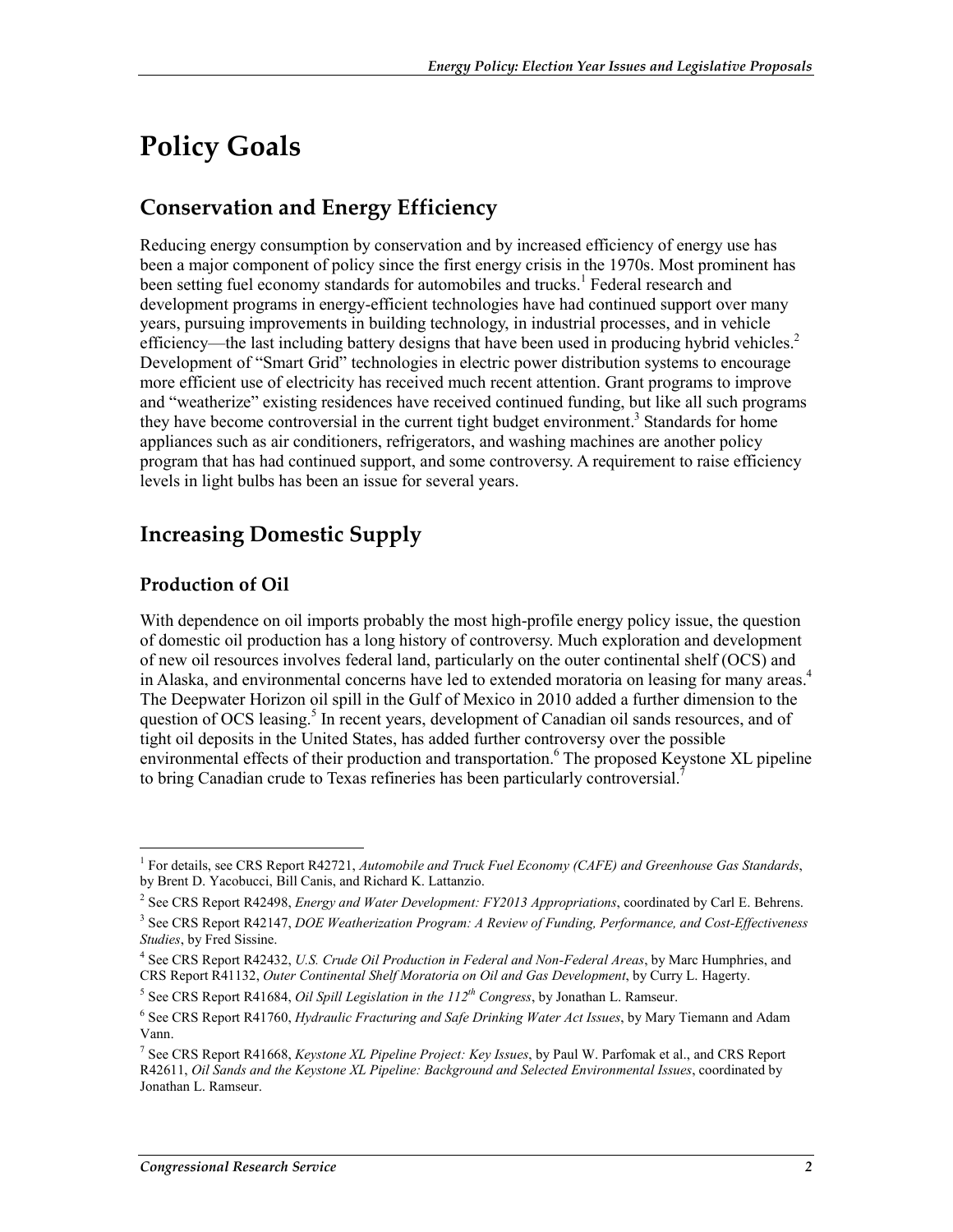In addition, for some, increasing production of oil is in principle to be avoided, since it merely postpones the replacement of fossil fuels by renewable energy and makes the transition more difficult. Others are particularly opposed to development of oil sands, on the grounds that it produces more greenhouse gases than conventional oil production.<sup>8</sup>

### **The Price of Oil and Gasoline**

Since 2004, oil and gasoline markets have been highly volatile. Throughout this period some have argued that prices were being driven not by the cost of producing the resources but by speculation and unregulated manipulation of the markets. The Dodd-Frank Wall Street Reform Act of 2010 (P.L. 111-203) aimed to address these concerns, but its application and enforcement remain controversial.<sup>9</sup> The issue is complicated because oil prices are largely determined in a world market beyond the reach of domestic regulation.

An additional issue involving oil and gasoline prices is the role of the Strategic Petroleum Reserve (SPR), which was set up after the Arab oil embargoes to fill temporary interruptions in the supply of oil. In principle releases from the SPR are limited to cases in which a physical lack of supply exists, but some have argued that it can be used to dampen surges in world oil prices even when current supply is adequate to meet demand. The June 2011 release of 30 million barrels from the SPR in response to the Libyan civil war has been deemed by some critics as such an attempt to influence the market when U.S. supplies were adequate.<sup>10</sup>

### **Natural Gas**

Unlike the world oil market, in which events abroad quickly affect prices locally, the natural gas market is largely domestic. Except for about 5% net imports from Canada by pipeline, 2011 gas consumption, 24 trillion cubic feet, was almost entirely produced in the United States. Production since 2010 has increased sharply, largely as a result of development of tight shale formations. As with tight oil production, shale gas development has brought environmental concerns about the effects on ground water of hydraulic fracturing. The need for gathering infrastructure and pipeline construction from new fields is also an issue.

With gas production up and demand not growing as quickly, the likelihood of increasing exports of liquefied natural gas (LNG) has increased. LNG requires complex and expensive processing and loading facilities that have been controversial in locations where they have been proposed. There is also the prospect of controversy over the question of exporting energy resources such as natural gas, and its effect on prices and supply.<sup>11</sup>

 8 See CRS Report R42537, *Canadian Oil Sands: Life-Cycle Assessments of Greenhouse Gas Emissions*, by Richard K. Lattanzio.

<sup>&</sup>lt;sup>9</sup> See CRS Report R42129, *Derivatives Legislation in the 112<sup>th</sup> Congress*, by Rena S. Miller.

<sup>10</sup> See CRS Report R42460, *The Strategic Petroleum Reserve: Authorization, Operation, and Drawdown Policy*, by Anthony Andrews and Robert Pirog.

<sup>&</sup>lt;sup>11</sup> See CRS Report R42074, *U.S. Natural Gas Exports: New Opportunities, Uncertain Outcomes*, by Michael Ratner, Paul W. Parfomak, and Linda Luther.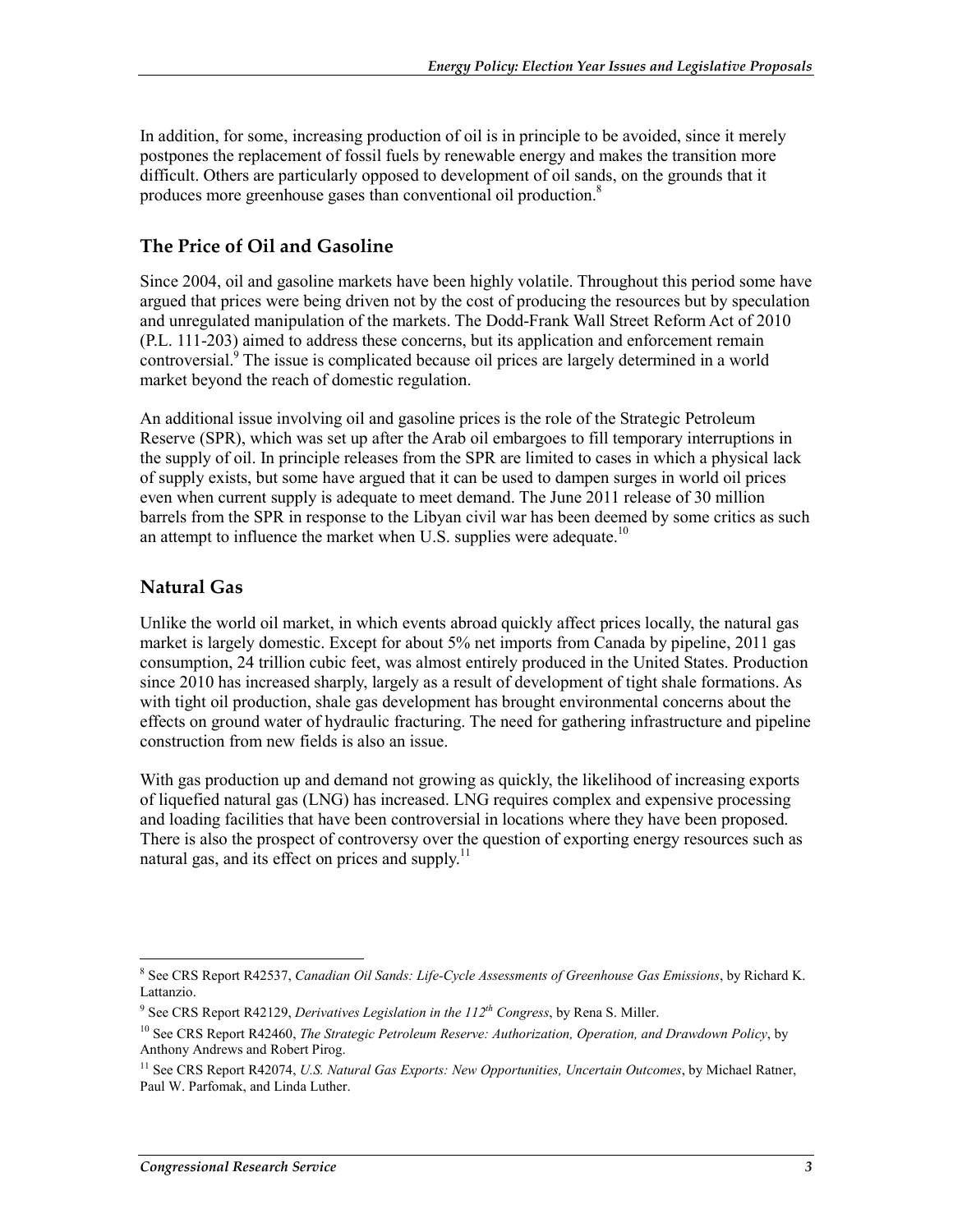#### **Electric Power Production**

The electric power sector since the mid-1980s has been essentially independent of the major energy policy issue of dependence on imported oil, since oil-generated electricity is a very small part of the generation mix. Nevertheless, electricity's central role in America's energy mix makes it subject to numerous controversies.

A major consideration is the role of the coal industry. More than 1 billion tons of coal are consumed in the United States each year, about 93% of it burned to produce electricity. Initiatives by the Environmental Protection Agency (EPA) that would impose tighter emissions restrictions on coal-fired power plants are particularly controversial. Limits on cross-state emissions of sulfur dioxide and nitrogen oxides, emissions of mercury and other hazardous pollutants, and regulation of greenhouse gas emissions, among other proposed regulations, have been characterized by critics as a regulatory "train wreck" that would impose excessive costs and lead to plant retirements that could threaten the adequacy of electricity capacity (i.e., reliability of supply) across the country.<sup>12</sup>

Nuclear power is also a continuing issue. Although subject to continuing opposition over questions of safety, disposal of radioactive waste, and possible proliferation of nuclear weapons, nuclear fission has gained support because it does not emit greenhouse gases. However, cost considerations in the face of increasing natural gas production, and safety concerns enhanced by the tsunami-caused accident at Japan's Fukushima nuclear plant in March 2011, have put further expansion of nuclear power in question. $^{13}$ 

### **Replacing Conventional Energy Sources**

The third path toward reaching the goals of energy policy is to develop alternative sources of energy to replace fossil fuels. As noted, reducing the need for imported oil has been a major feature of energy policy, and congressional mandates have led to increased consumption of ethanol. However, essentially all fuel ethanol currently is produced from corn, potentially putting pressure on food production and food prices. The technology for producing ethanol from nonfood sources (cellulosic biomass) faces serious technological barriers. Another transportation alternative, long considered but only slowly adopted, has been natural gas-powered vehicles. Recent increases in natural gas production, noted above, have made this option appear more attractive, although developing a supply infrastructure and overcoming technological and cost difficulties continue to present barriers to widespread adoption.

For many participants in the energy debate, replacing fossil fuels has been a goal not limited to the transportation sector, however. Electricity production by renewable energy sources—wind power, concentrating solar power, photovoltaic cells, geothermal energy, biomass—is the goal of many initiatives: research and development programs, tax benefits, loan guarantees, and mandates.

The main stimulus for these programs is environmental, including concern about global climate change, but the prospect of developing new industrial production from expansion of renewable

<sup>12</sup> See CRS Report R41914, *EPA's Regulation of Coal-Fired Power: Is a "Train Wreck" Coming?*, by James E. McCarthy and Claudia Copeland.

<sup>13</sup> See CRS Report RL33558, *Nuclear Energy Policy*, by Mark Holt.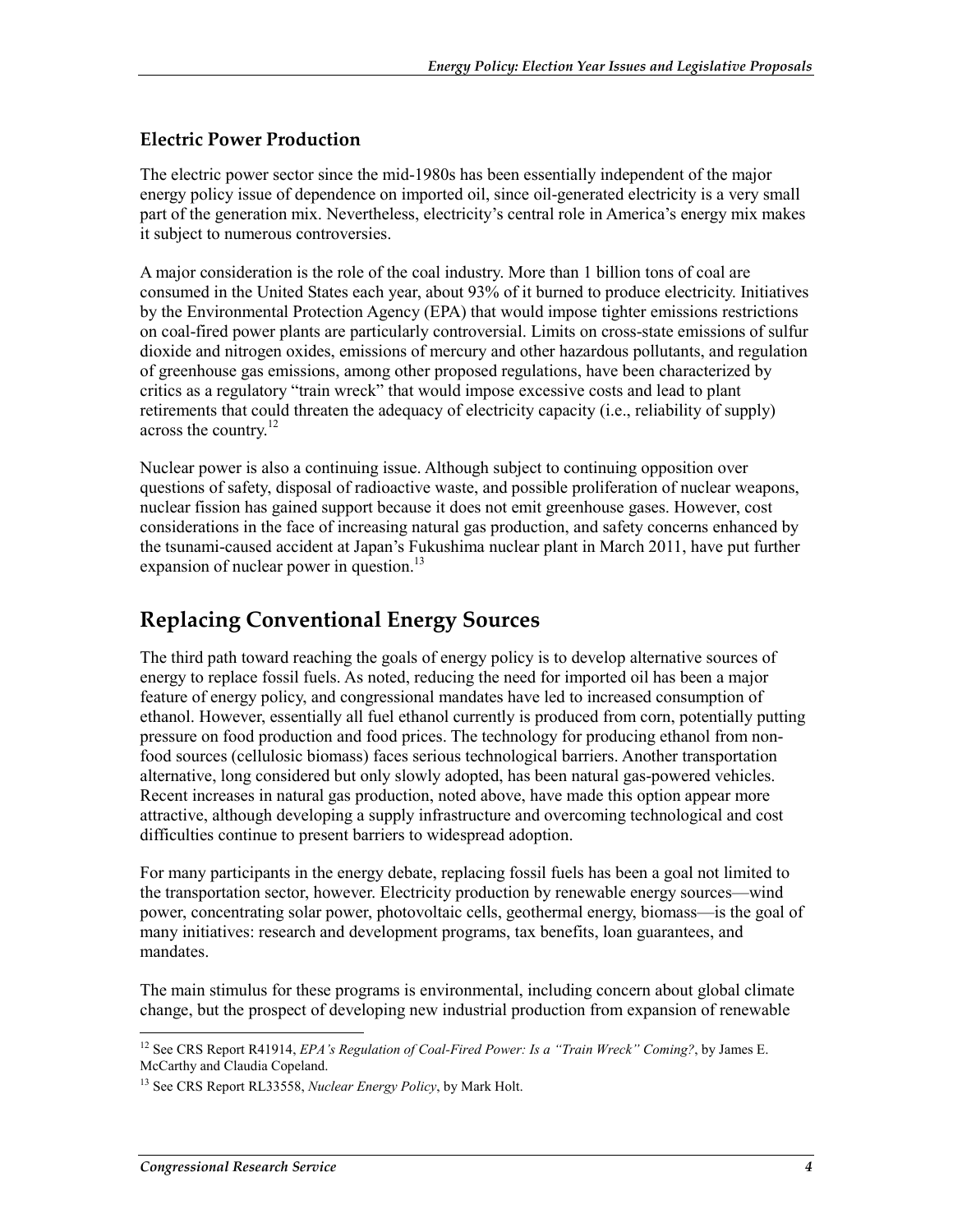energy sources has been a significant, if controversial, theme. Even nuclear power, long a target of environmental concerns, has been considered a viable alternative to fossil energy for electricity generation, although once again the influx of newly developed natural gas resources has raised serious questions about the cost competitiveness of new nuclear power generators.

## **Energy Policy in the Presidential Campaign**

When oil prices surged over \$100 per barrel early in 2012, mostly driven by the prospect of a confrontation with Iran over nuclear weapons and the expected slowing of world economic growth, it appeared that energy policy would be a major factor in the election of 2012. By midyear, however, the Iran crisis appeared to be less critical, prices receded, and the issue receded somewhat from the headlines. Nevertheless, there remain sharp differences between the positions of President Obama and Republican candidate Mitt Romney, and between most Republicans and Democrats in Congress.

## **Obama Energy Policy**

The Obama campaign website does not have a specific reference to energy policy, but the President has frequently stated his support for strong efforts to develop renewable energy sources, both as an environmental goal and as a way to develop domestic industrial activity. In his 2011 State of the Union address to Congress he declared: "This is our generation's Sputnik moment," when, like the Apollo mission to the moon, investment in research and education "unleashed a wave of innovation that created new industries and millions of new jobs."<sup>14</sup> He repeated the theme in 2012, claiming that "because of federal investments, renewable energy use has nearly doubled, and thousands of Americans have jobs because of it."<sup>15</sup>

In addition to clean energy initiatives, the President also has claimed credit for encouraging the development of natural gas production, especially the recent surge in shale gas, while ensuring that the environment is protected in the process. In his 2012 State of the Union address, he noted that "it was public research dollars, over the course of 30 years, that helped develop the technologies to extract all this natural gas out of shale rock."16

Domestic production of oil is also up, and the President insists his Administration has opened up large areas for exploration in an environmentally safe way. Speaking in March  $2012$ <sup>17</sup> when gasoline prices appeared to be peaking again, the President scorned "politicians [who] dust off their 3-point plans for \$2.00 gas" by proposing "drill, baby, drill, drill, drill, drill." Instead, he said, "we need an all-of-the-above strategy.... Yes, develop as much oil and gas as we can, but also develop wind power and solar power and biofuels. Make our buildings more fuel-efficient. Make our homes more fuel-efficient. Make our cars and trucks more fuel-efficient so they get more miles for the gallon."

<sup>1</sup> <sup>14</sup> http://www.whitehouse.gov/the-press-office/2011/01/25/remarks-president-state-union-address.

<sup>&</sup>lt;sup>15</sup> http://www.whitehouse.gov/the-press-office/2012/01/24/remarks-president-state-union-address.

 $16$  Ibid.

 $17 \text{ http://www.whitehouse.gov/the-press-office}/2012/03/15/remarks-president-energy.}$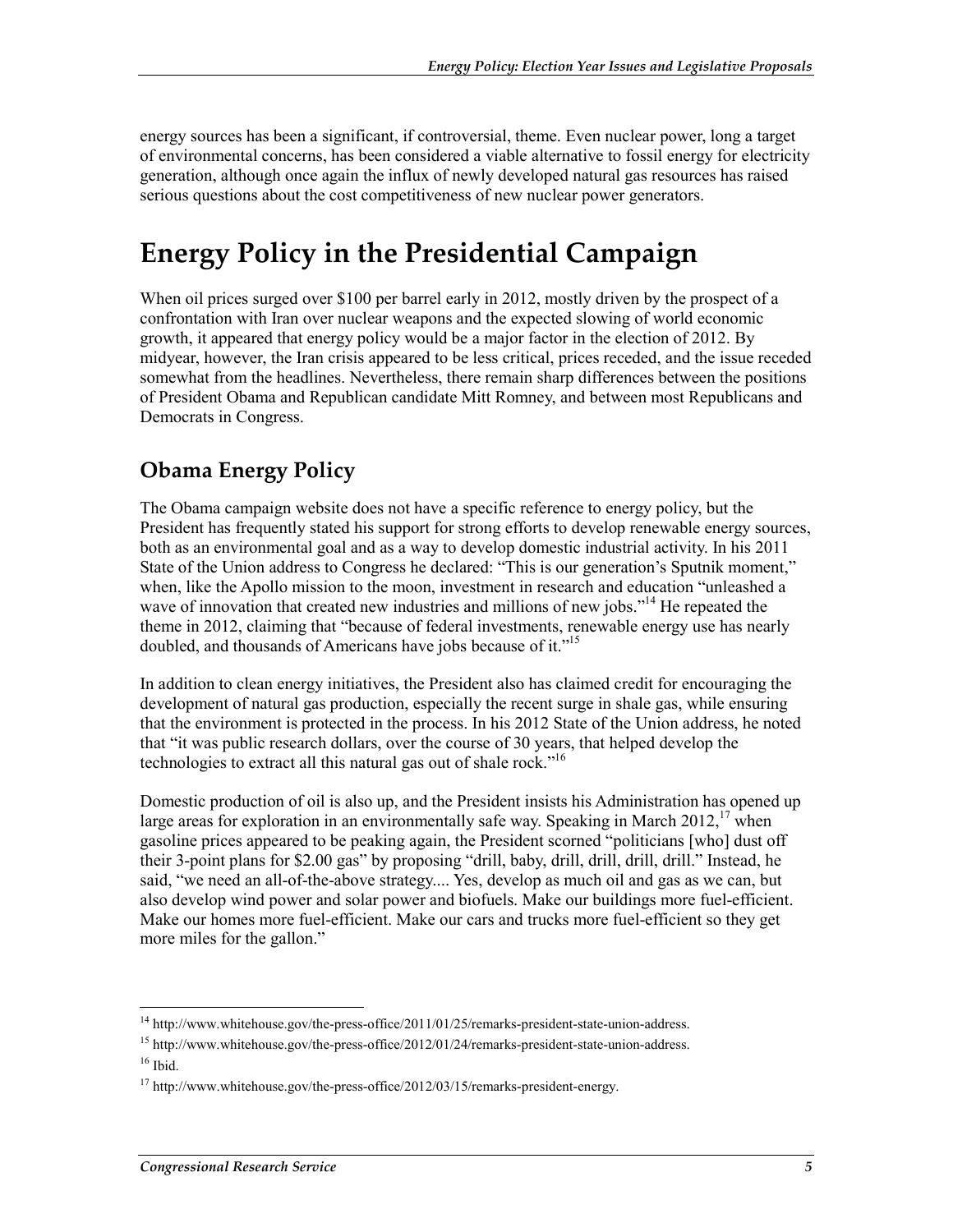The President has declared global climate change to be "one of the biggest issues of this generation,"<sup>18</sup> and early in his Administration supported legislation that would have set up a "capand-trade" limit on greenhouse gas emissions. Climate change is a major justification for the vigorous efforts to develop renewable energy sources.

The President's actions have generally followed his declared policies. Fuel economy standards have been raised, with a rule issued in April 2010 setting the standard at 34.1 miles per gallon (mpg) for 2016, and a further rule issued in August 2012 setting the 2025 standard at 49.7 mpg. The new standards also call for reductions in emissions of greenhouse gases.<sup>19</sup> Support for energy efficiency and renewable energy programs in the Department of Energy was sharply increased in each of the Administration's annual budget requests. On the issue of OCS leasing, some areas in the Gulf of Mexico that were formerly closed have been opened to leasing. In each of these areas, the extent and form of policy changes have been subject to controversy.

## **Romney Energy Policy**

On his website, Republican presidential candidate Mitt Romney criticizes the Obama energy policy and proposes action in three areas: regulatory changes, increasing production of "carbonbased energy resources," and directing alternative energy  $R&D$  funding to "basic research."<sup>20</sup>

The statement argues that the Obama Administration, "in thrall to the environmentalist lobby and its dogmas," has "stifled the domestic energy sector" by blocking "off-shore drilling in U.S. waters" and blocking "construction of a pipeline that would bring Canadian oil to the United States, knowing full well that the result would be Canadian oil flowing to China instead." The statement also attacks Obama's focus on renewable energy and his claim to creating "green" jobs. "The 'green' technologies are typically far too expensive to compete in the marketplace, and studies have shown that for every 'green' job created there are actually more jobs destroyed," according to the Romney statement.

Romney's regulatory proposals include speeding up approval of gas and oil production permits and nuclear power licensing, including cost considerations in regulatory processes and excluding carbon dioxide from the purview of the Clean Air Act—the latter aimed at restricting the Environmental Protection Agency from limiting greenhouse gas emissions to combat global climate change. Specific actions proposed to increase domestic energy production include "prevent[ing] overregulation of shale gas development and extraction" and "support[ing] construction of pipelines to bring Canadian oil to the United States." On research and development, the Romney statement says "government has a role to play in innovation in the energy industry," but that "we should not be in the business of steering investment toward particular politically favored approaches. That is a recipe for both time and money wasted on projects that do not bring us dividends." The policy should be to "concentrate alternative energy funding on basic research," according to the statement.

<sup>18</sup> http://www.sciencedebate.org/debate12/

<sup>19</sup> http://yosemite.epa.gov/opa/admpress.nsf/79c090e81f0578738525781f0043619b/ 13f44fb4e2c2d39d85257a68005d0154!OpenDocument

<sup>20</sup> http://www.mittromney.com/issues/energy#content-content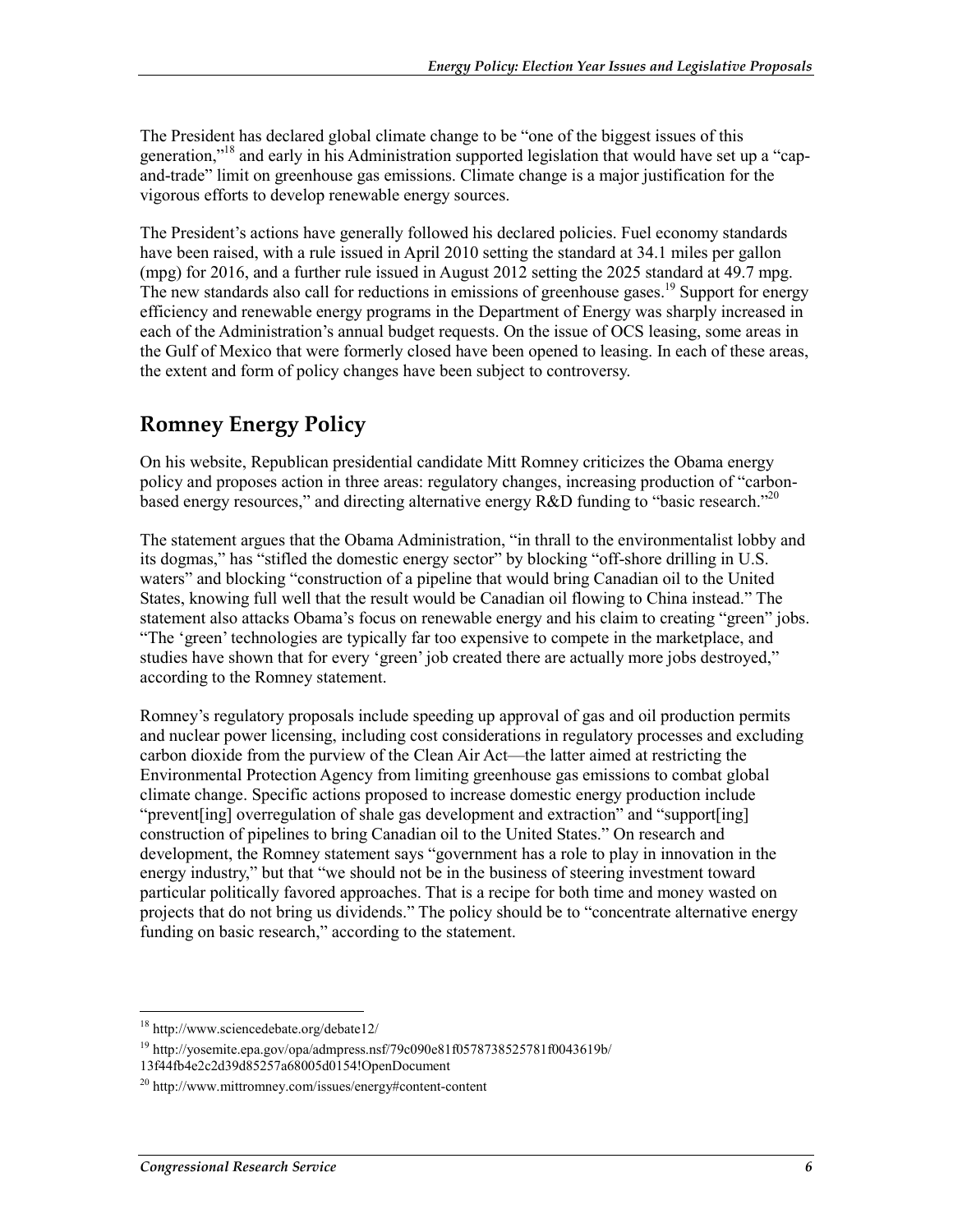In a "white paper" issued August 23, 2012, Romney criticized the Administration's emphasis on alternative energy and claimed that to "dramatically increase domestic energy production" would lead to "North American energy independence by 2020." He specifically proposed giving the states authority to "control onshore energy development."<sup>21</sup>

On the issue of global climate change, Romney stated that "the world is getting warmer, human activity contributes to that warming, and policymakers should therefore consider the risk of negative consequences." But he claimed a "lack of scientific consensus ... on the extent of the warming, the extent of the human contribution, and the severity of the risk," and criticized policies that unilaterally aimed at reducing U.S. emissions without requiring reductions from the developing world. $^{22}$ 

## **Selected Legislation**

Energy policy historically has been legislated mostly in large, complex bills that deal with a wide variety of issues, with debate spanning several sessions. The Energy Policy Act of 2005 (EPAct 2005; P.L. 109-58), was the most recent comprehensive general legislation, with provisions and authorizations in almost all areas of energy policy. EPAct 2005 also set up in DOE the program of energy project loan guarantees which has become a source of controversy and debate following the bankruptcy of the Solyndra solar system manufacturing facility in 2011.<sup>23</sup>

The Energy Independence and Security Act of 2007 (EISA, P.L. 110-140) set new target fuel economy standards for cars and light trucks of 35 miles per gallon by 2020, and increased the renewable fuels standard (RFS) to start at 9.0 billion gallons in 2008 and rise to 36 billion gallons by 2022. EISA also included new efficiency standards for appliances and for light bulbs, the latter being particularly controversial in the  $112<sup>th</sup>$  Congress.

In the 111<sup>th</sup> Congress the American Recovery and Reinvestment Act (the "Stimulus" Act, ARRA, P.L. 111-5) had major energy policy provisions, including expansion of the loan guarantee program and large increases in funding for renewable energy programs. The Office of Energy Efficiency and Renewable Energy programs, in addition to the \$2 billion appropriated in the FY2009 regular appropriations bill, received \$17 billion in ARRA, of which \$11.5 billion was for grants to states for energy, efficiency, and weatherization programs. The Office of Electricity Delivery and Energy Reliability, which had historically been funded at about \$150 million per year, received \$4.5 billion in ARRA, directed at establishing "Smart Grid" technology for the electric power industry.

The  $112<sup>th</sup>$  Congress has not dealt with major energy legislation, but numerous energy policy questions have been taken up in proposed legislation. Some of the more significant bills are discussed below.

<sup>&</sup>lt;sup>21</sup> http://www.mittromney.com/sites/default/files/shared/energy\_policy\_white\_paper\_8.23.pdf

<sup>22</sup> http://www.sciencedebate.org/debate12/

<sup>23</sup> See CRS Report R42152, *Loan Guarantees for Clean Energy Technologies: Goals, Concerns, and Policy Options*, by Phillip Brown.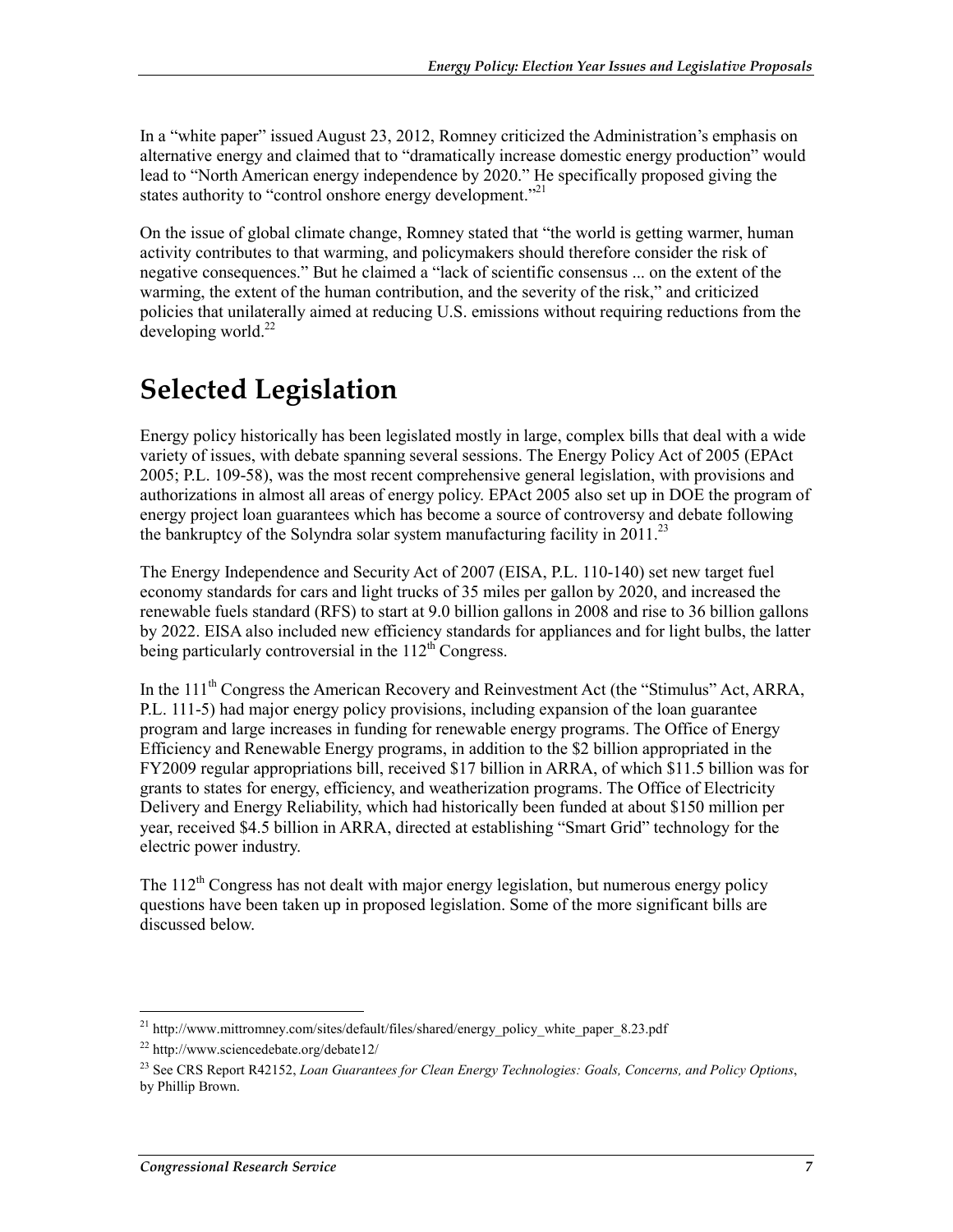### **H.R. 4480, The Domestic Energy and Jobs Act**

Originally called the Strategic Energy Production Act of 2012, H.R. 4480 aims at increasing leasing of federal land for oil and gas production. In case of a release of crude oil from the Strategic Petroleum Reserve, the bill would require the Secretary of Energy to develop a plan to increase the percentage of federal lands leased for oil and gas exploration, development, and production under the jurisdiction of the Secretaries of Agriculture, Energy, the Interior, and Defense by the percentage of petroleum in the Strategic Petroleum Reserve that was drawn down. The bill was reported by the House Energy and Commerce Committee on June 6, 2012, as the Domestic Energy and Jobs Act, and passed by the House June 21 by a vote of 248–163. The Senate has taken no action on the bill.

#### **S. 3521, The Family and Business Tax Cut Certainty Act of 2012**

On August 2, 2012, the Senate Finance Committee approved a bill extending many tax provisions that were due to expire at the end of 2012. Included was an extension of the Production Tax Credit (PTC) for wind energy, which had originally been omitted from the bill.<sup>24</sup> The House has not taken up the extender package; the issue is expected to be taken up when Congress returns following the November election. The legislation is significant because the Romney campaign reportedly came out at the end of July in opposition to the wind energy PTC.<sup>25</sup>

### **H.R. 2401, The Transparency in Regulatory Analysis of Impacts on the Nation (TRAIN) Act**

As noted above, EPA's moves to regulate emissions from coal-fired power plants have been highly controversial and have led to numerous proposed legislative initiatives. H.R. 2401 would suspend many EPA actions while studies of their impacts were performed. The bill passed the House September 23, 2011, but has not been taken up by the Senate.

### **H.R. 3409, The Stop the War on Coal Act**

A combination of five bills: the Coal Miner Employment and Domestic Energy Infrastructure Protection Act (H.R. 3409; which is the same bill number as the package itself); the Energy Tax Prevention Act (H.R. 910); the Transparency in Regulatory Analysis of Impacts on Our Nation Act, or TRAIN Act (H.R. 2401); the Coal Residuals Reuse and Management Act (H.R. 2273); and the Clean Water Cooperative Federalism Act (H.R. 2018). H.R. 3409 passed the House September 21, 2012.

<sup>24</sup> http://www.finance.senate.gov/imo/media/doc/

<sup>08022012%20</sup>Summary%20of%20the%20Modified%20Chairman's%20Mark%20of%20the%20Family%20and%20B usiness%20Tax%20Cut%20Certainty%20Act%20of%2020121.pdf

<sup>25 &</sup>quot;Romney comes out in firm opposition to PTC extension," *Energy and Environment Daily,* July 31, 2012. http://www.eenews.net/EEDaily/print/2012/07/31/1